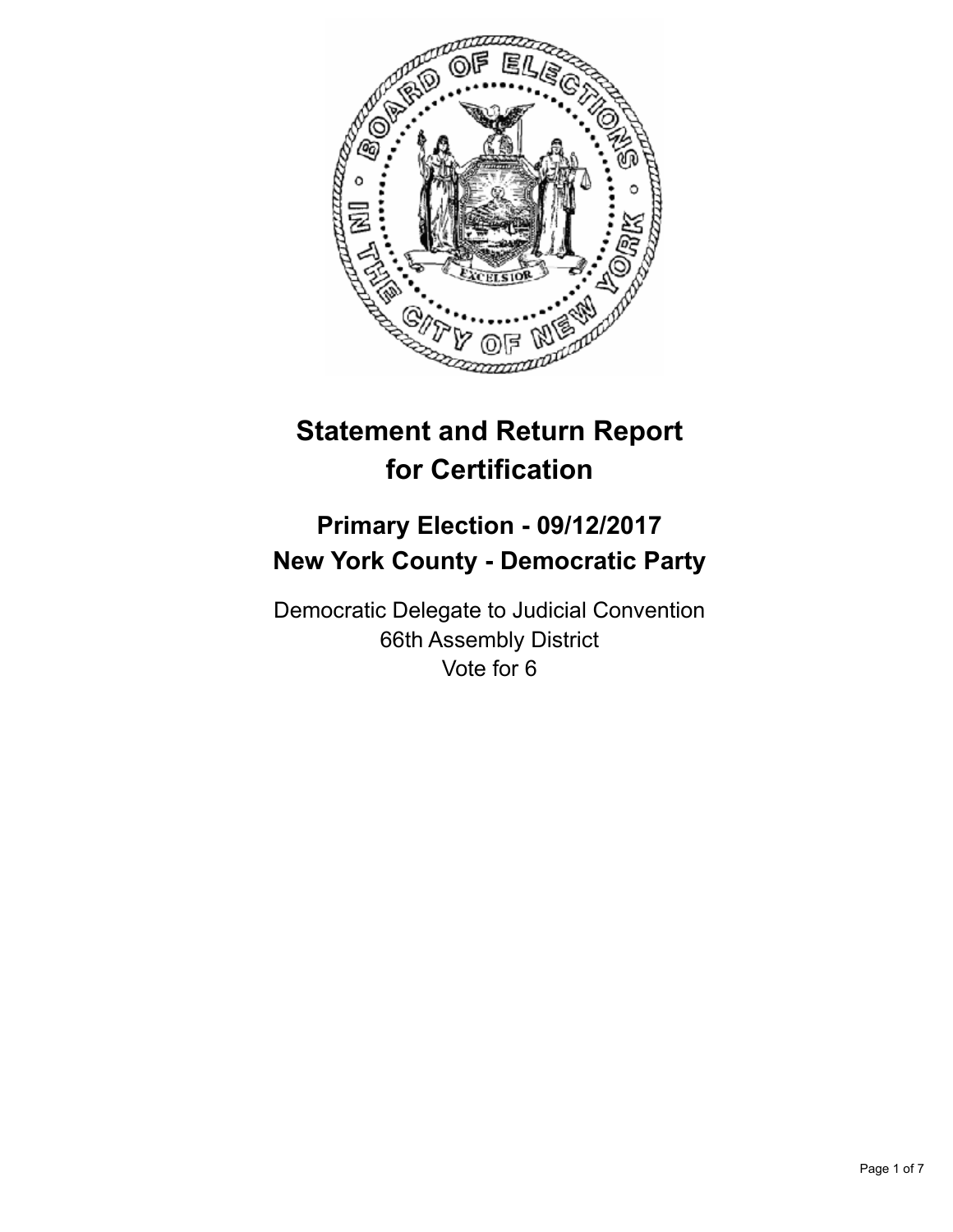

## **Assembly District 66**

| PUBLIC COUNTER                                           | 9,524          |
|----------------------------------------------------------|----------------|
| MANUALLY COUNTED EMERGENCY                               | 0              |
| <b>ABSENTEE / MILITARY</b>                               | 255            |
| <b>AFFIDAVIT</b>                                         | 48             |
| <b>Total Ballots</b>                                     | 9,827          |
| Less - Inapplicable Federal/Special Presidential Ballots | 0              |
| <b>Total Applicable Ballots</b>                          | 9,827          |
| <b>JEANNE KAZEL WILCKE</b>                               | 3,576          |
| <b>JENNIFER HOPPE</b>                                    | 4,002          |
| <b>MAUREEN REMACLE</b>                                   | 3,520          |
| <b>LORA TENENBAUM</b>                                    | 3,911          |
| NADINE K. HOFFMANN                                       | 3,933          |
| NORMA RAMIREZ                                            | 4,102          |
| <b>BARBARA RUETHER</b>                                   | 2,270          |
| ARTHUR Z. SCHWARTZ                                       | 2,527          |
| SHEILA R. RULE                                           | 2,493          |
| ALLEN N. ROSKOFF                                         | 2,179          |
| <b>DENISSE M. FRAND</b>                                  | 2,063          |
| REBECCA B. SCHWARTZ                                      | 2,692          |
| ADRIENNE KOCH (WRITE-IN)                                 | 1              |
| ALICE EATON (WRITE-IN)                                   | 1              |
| ANDREW RASIE (WRITE-IN)                                  | 1              |
| ANGELA RUSSELL (WRITE-IN)                                | 1              |
| ANN LEE (WRITE-IN)                                       | 1              |
| <b>BETSY RAGUSE (WRITE-IN)</b>                           | 1              |
| BRIAN LEHRER (WRITE-IN)                                  | 1              |
| CARLINA RIVERA (WRITE-IN)                                | $\overline{2}$ |
| <b>CHARLENE WEISLER (WRITE-IN)</b>                       | 1              |
| CHARLES CAHN (WRITE-IN)                                  | 1              |
| <b>CLAYTON PATTERSON (WRITE-IN)</b>                      | 1              |
| CONSTANCE CHRISTOPHER (WRITE-IN)                         | 1              |
| COREY JOHNSON (WRITE-IN)                                 | 1              |
| CRAIG ALBERT (WRITE-IN)                                  | 1              |
| DALE PETRILLO (WRITE-IN)                                 | 1              |
| DANIEL ALTERMAN (WRITE-IN)                               | 1              |
| DANIELLE TOMSON (WRITE-IN)                               | 1              |
| DASHIA IMPERIALE (WRITE-IN)                              | 1              |
| DAVID GLOVIN (WRITE-IN)                                  | 1              |
| DAVID TUCKER (WRITE-IN)                                  | 1              |
| DENNIS NEWMAN (WRITE-IN)                                 | 1              |
| ELISSA KRAUSS (WRITE-IN)                                 | 1              |
| ELLIOTT SPITZER (WRITE-IN)                               | 1              |
| ERNEST RUSSELL (WRITE-IN)                                | 1              |
| FRANK DABER (WRITE-IN)                                   | 1              |
| FREDRICK BLUMMER-STEIN (WRITE-IN)                        | 1              |
| FREDRICK CLARE "AZANIA" (WRITE-IN)                       | 1              |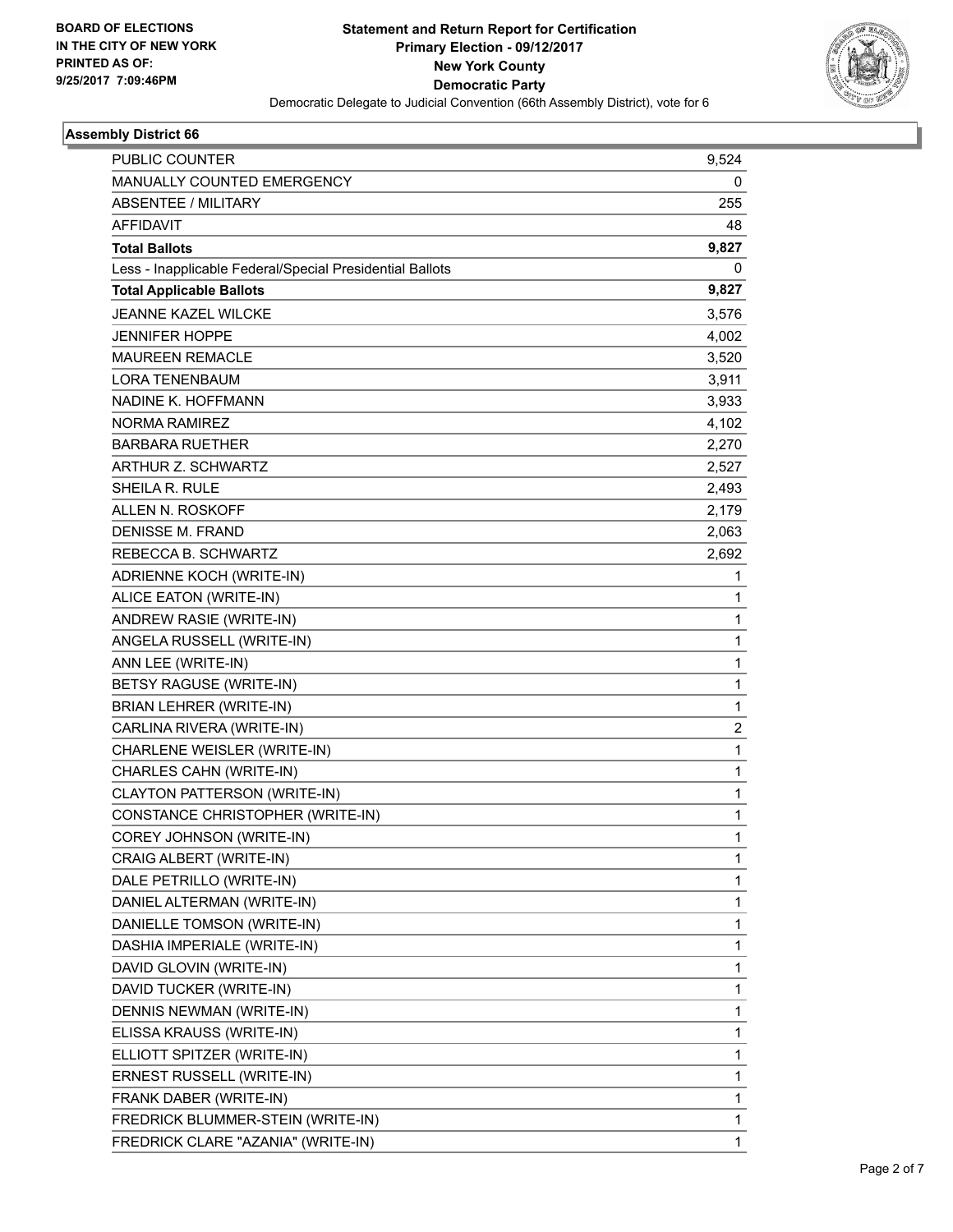

## **Assembly District 66**

| GARY L. STEIN (WRITE-IN)              | 1 |
|---------------------------------------|---|
| GEORGE A. ORTIZ (WRITE-IN)            | 6 |
| HANGHONG XUE (WRITE-IN)               | 1 |
| HAROLD ITZKOWITZ (WRITE-IN)           | 1 |
| HERBERT MARCRILL (WRITE-IN)           | 1 |
| HILLARY CLINTON (WRITE-IN)            | 1 |
| IVO POPER (WRITE-IN)                  | 1 |
| JASMIN SANCHEZ (WRITE-IN)             | 1 |
| JASPER MARINO (WRITE-IN)              | 1 |
| JED BRICKNER (WRITE-IN)               | 1 |
| JEFF METZLER (WRITE-IN)               | 1 |
| JESSICA LAPPIN (WRITE-IN)             | 1 |
| JODY SUSLER (WRITE-IN)                | 1 |
| JOHN HARRISON YORK (WRITE-IN)         | 1 |
| JOHN PAUL FARMER (WRITE-IN)           | 1 |
| JORGE VASQUEZ (WRITE-IN)              | 1 |
| JUAN PAGEN (WRITE-IN)                 | 1 |
| JULIA URBELIS (WRITE-IN)              | 1 |
| <b>JUSTIN PERRI (WRITE-IN)</b>        | 1 |
| KAI CHEN (WRITE-IN)                   | 1 |
| KAMALA MOTH (WRITE-IN)                | 1 |
| KEITH POWERS (WRITE-IN)               | 2 |
| KIM JONG (WRITE-IN)                   | 1 |
| LAUREN ANDERSON (WRITE-IN)            | 1 |
| LAWRENCE MOSS (WRITE-IN)              | 1 |
| LINDSAY HOLCOMB (WRITE-IN)            | 1 |
| MARGARET S. CHIN (WRITE-IN)           | 1 |
| MARGARITA LOPEZ (WRITE-IN)            | 1 |
| MARK BADER (WRITE-IN)                 | 1 |
| MATT JONES (WRITE-IN)                 | 1 |
| MICHAEL BLOOMBERG (WRITE-IN)          | 1 |
| MICHAEL D. GURAL- MAIELLO (WRITE-IN)  | 2 |
| MICHAEL D. GURAL-MAIELLO (WRITE-IN)   | 1 |
| MICHAEL FARKOSH (WRITE-IN)            | 2 |
| MICHAEL PASTOR (WRITE-IN)             | 1 |
| MILLICENT C. BROWN (WRITE-IN)         | 1 |
| MONICA MUNN (WRITE-IN)                | 1 |
| NANTIMOTHY UNCLEOD STEIENC (WRITE-IN) | 1 |
| NATASHA A. GURAL-MAIELLO (WRITE-IN)   | 2 |
| NORA BRICKNER (WRITE-IN)              | 1 |
| RACHEL XU (WRITE-IN)                  | 1 |
| RAFFELA BELITAIK (WRITE-IN)           | 1 |
| RALTUL KUMAR (WRITE-IN)               | 1 |
| RAY YANG (WRITE-IN)                   | 1 |
| RICK LANDMAN (WRITE-IN)               | 1 |
| ROBERT WOLINSKY (WRITE-IN)            | 1 |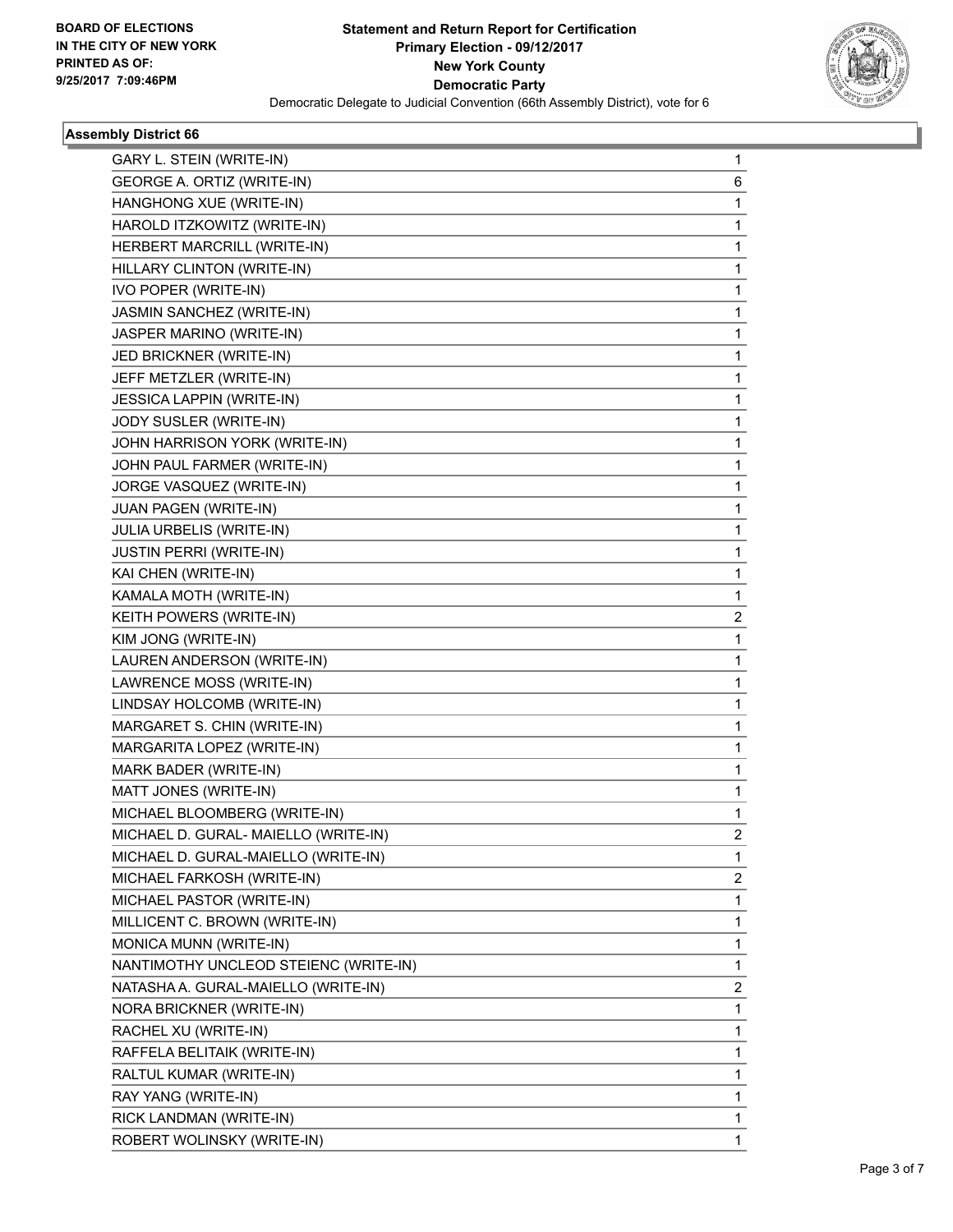

## **Assembly District 66**

| RODLIND PURRINI (WRITE-IN)         |        |
|------------------------------------|--------|
| RONNIE CHO (WRITE-IN)              |        |
| SARAH ADELLSON (WRITE-IN)          |        |
| SASHA URBELIS (WRITE-IN)           |        |
| SCOTT STRINGER (WRITE-IN)          | 2      |
| STEPHEN RIESTER (WRITE-IN)         | 1      |
| TAMMY OLER (WRITE-IN)              |        |
| THOMAS DUANE (WRITE-IN)            | 2      |
| THOMAS MERRILL (WRITE-IN)          | 1      |
| TIMOTHY CAHN (WRITE-IN)            |        |
| UNATTRIBUTABLE WRITE-IN (WRITE-IN) | 46     |
| VINCENT HANBY (WRITE-IN)           |        |
| WILLIAM HEINZEN (WRITE-IN)         |        |
| WINSTON URBELIS (WRITE-IN)         |        |
| <b>Total Votes</b>                 | 37,412 |
| Unrecorded                         | 21,550 |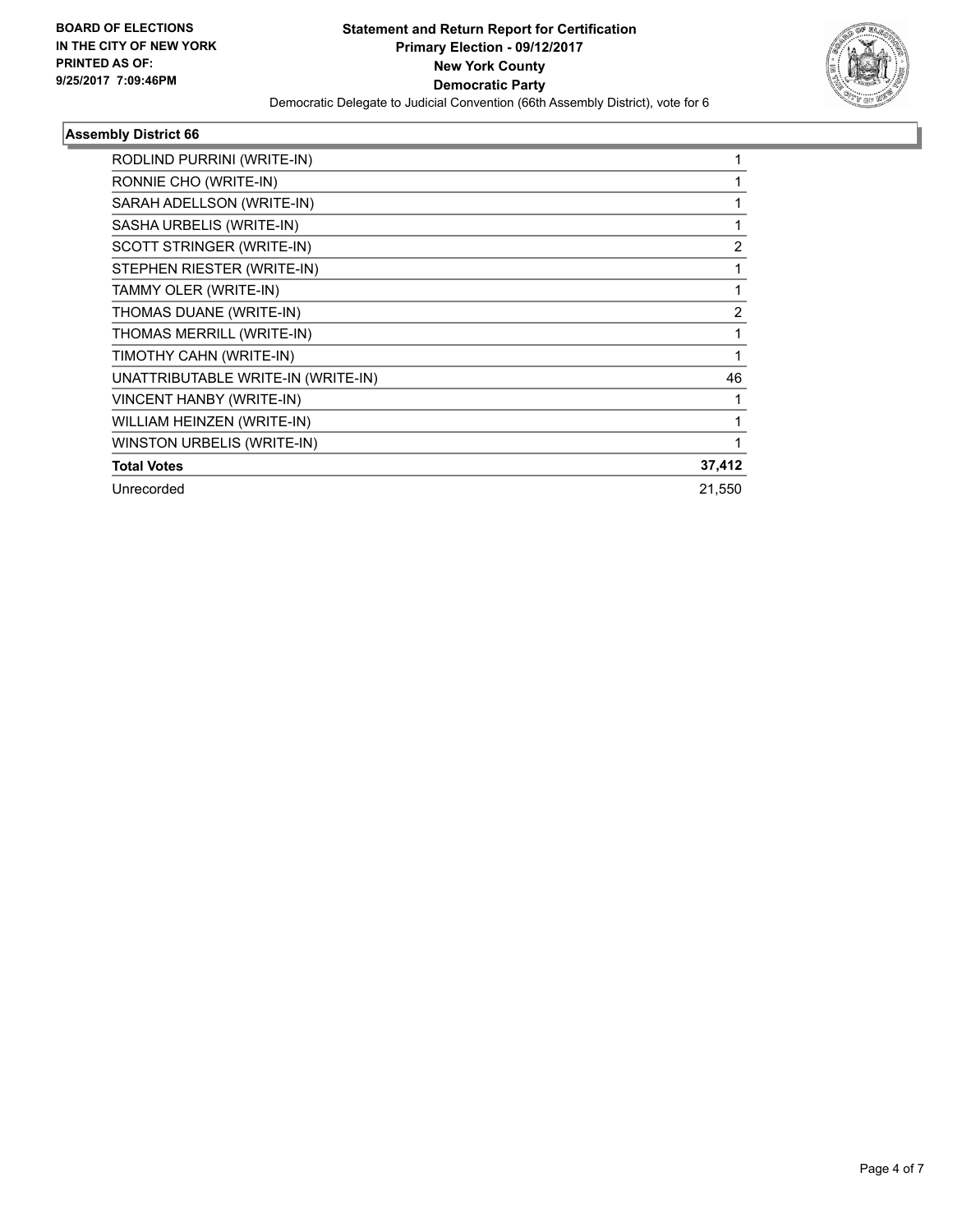

#### **Total for Democratic Delegate to Judicial Convention (66th Assembly District) - New York County**

| <b>PUBLIC COUNTER</b>                                    | 9,524        |
|----------------------------------------------------------|--------------|
| <b>MANUALLY COUNTED EMERGENCY</b>                        | 0            |
| <b>ABSENTEE / MILITARY</b>                               | 255          |
| <b>AFFIDAVIT</b>                                         | 48           |
| <b>Total Ballots</b>                                     | 9,827        |
| Less - Inapplicable Federal/Special Presidential Ballots | 0            |
| <b>Total Applicable Ballots</b>                          | 9,827        |
| <b>JEANNE KAZEL WILCKE</b>                               | 3,576        |
| <b>JENNIFER HOPPE</b>                                    | 4,002        |
| MAUREEN REMACLE                                          | 3,520        |
| <b>LORA TENENBAUM</b>                                    | 3,911        |
| NADINE K. HOFFMANN                                       | 3,933        |
| NORMA RAMIREZ                                            | 4,102        |
| BARBARA RUETHER                                          | 2,270        |
| <b>ARTHUR Z. SCHWARTZ</b>                                | 2,527        |
| SHEILA R. RULE                                           | 2,493        |
| ALLEN N. ROSKOFF                                         | 2,179        |
| <b>DENISSE M. FRAND</b>                                  | 2,063        |
| REBECCA B. SCHWARTZ                                      | 2,692        |
| ADRIENNE KOCH (WRITE-IN)                                 | 1            |
| ALICE EATON (WRITE-IN)                                   | 1            |
| ANDREW RASIE (WRITE-IN)                                  | 1            |
| ANGELA RUSSELL (WRITE-IN)                                | 1            |
| ANN LEE (WRITE-IN)                                       | 1            |
| BETSY RAGUSE (WRITE-IN)                                  | $\mathbf{1}$ |
| BRIAN LEHRER (WRITE-IN)                                  | 1            |
| CARLINA RIVERA (WRITE-IN)                                | 2            |
| CHARLENE WEISLER (WRITE-IN)                              | 1            |
| CHARLES CAHN (WRITE-IN)                                  | 1            |
| CLAYTON PATTERSON (WRITE-IN)                             | 1            |
| CONSTANCE CHRISTOPHER (WRITE-IN)                         | $\mathbf{1}$ |
| COREY JOHNSON (WRITE-IN)                                 | $\mathbf{1}$ |
| CRAIG ALBERT (WRITE-IN)                                  | 1            |
| DALE PETRILLO (WRITE-IN)                                 | $\mathbf 1$  |
| DANIEL ALTERMAN (WRITE-IN)                               | 1            |
| DANIELLE TOMSON (WRITE-IN)                               | 1            |
| DASHIA IMPERIALE (WRITE-IN)                              | 1            |
| DAVID GLOVIN (WRITE-IN)                                  | 1            |
| DAVID TUCKER (WRITE-IN)                                  | 1            |
| DENNIS NEWMAN (WRITE-IN)                                 | 1            |
| ELISSA KRAUSS (WRITE-IN)                                 | 1            |
| ELLIOTT SPITZER (WRITE-IN)                               | 1            |
| ERNEST RUSSELL (WRITE-IN)                                | 1            |
| FRANK DABER (WRITE-IN)                                   | 1            |
| FREDRICK BLUMMER-STEIN (WRITE-IN)                        | $\mathbf 1$  |
| FREDRICK CLARE "AZANIA" (WRITE-IN)                       | 1            |
|                                                          |              |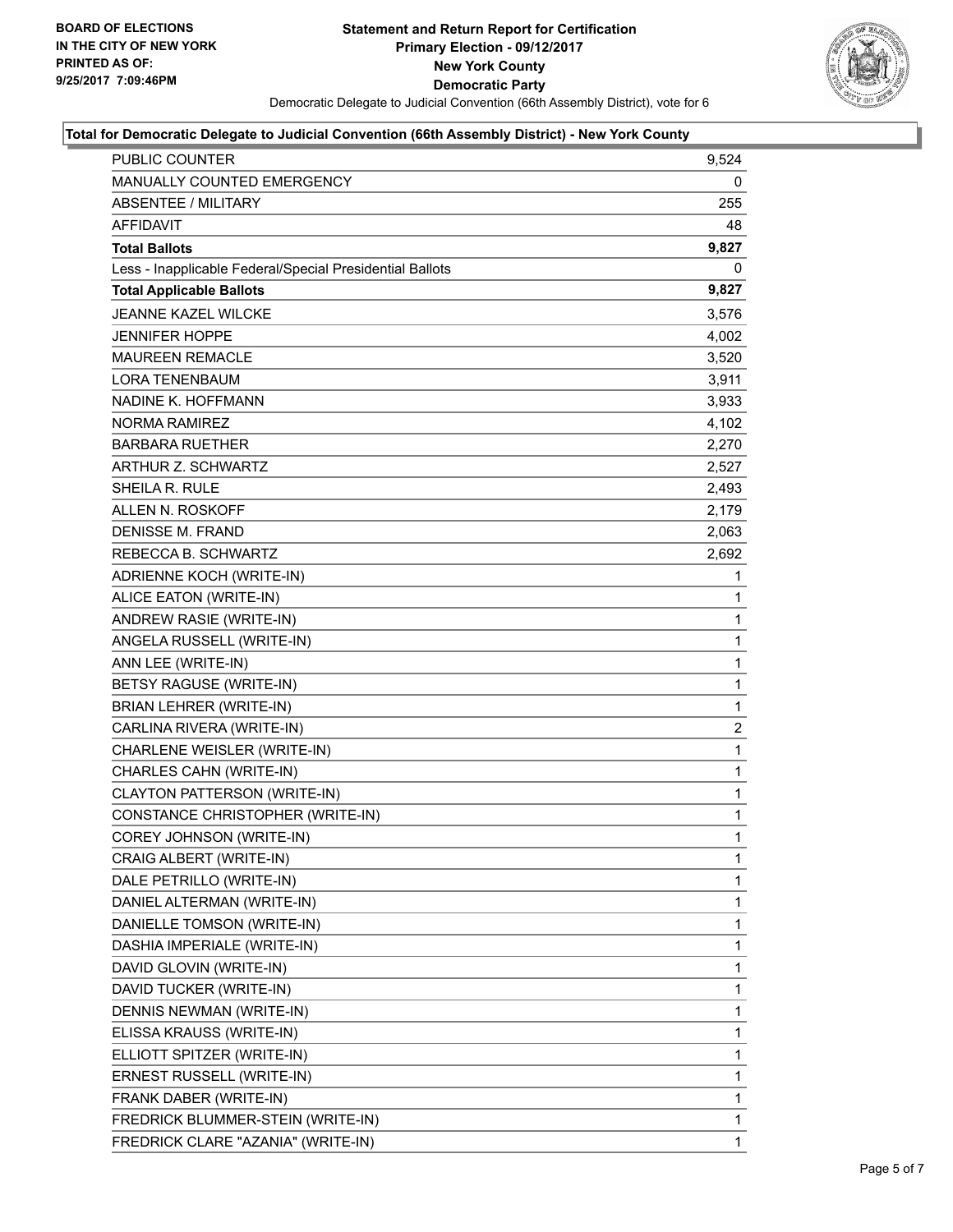

#### **Total for Democratic Delegate to Judicial Convention (66th Assembly District) - New York County**

| GARY L. STEIN (WRITE-IN)              | $\mathbf 1$    |
|---------------------------------------|----------------|
| GEORGE A. ORTIZ (WRITE-IN)            | 6              |
| HANGHONG XUE (WRITE-IN)               | 1              |
| HAROLD ITZKOWITZ (WRITE-IN)           | 1              |
| HERBERT MARCRILL (WRITE-IN)           | 1              |
| HILLARY CLINTON (WRITE-IN)            | 1              |
| IVO POPER (WRITE-IN)                  | 1              |
| JASMIN SANCHEZ (WRITE-IN)             | 1              |
| JASPER MARINO (WRITE-IN)              | 1              |
| JED BRICKNER (WRITE-IN)               | 1              |
| JEFF METZLER (WRITE-IN)               | 1              |
| JESSICA LAPPIN (WRITE-IN)             | 1              |
| JODY SUSLER (WRITE-IN)                | 1              |
| JOHN HARRISON YORK (WRITE-IN)         | 1              |
| JOHN PAUL FARMER (WRITE-IN)           | 1              |
| JORGE VASQUEZ (WRITE-IN)              | 1              |
| JUAN PAGEN (WRITE-IN)                 | 1              |
| JULIA URBELIS (WRITE-IN)              | 1              |
| <b>JUSTIN PERRI (WRITE-IN)</b>        | 1              |
| KAI CHEN (WRITE-IN)                   | 1              |
| KAMALA MOTH (WRITE-IN)                | 1              |
| KEITH POWERS (WRITE-IN)               | $\overline{2}$ |
| KIM JONG (WRITE-IN)                   | 1              |
| LAUREN ANDERSON (WRITE-IN)            | 1              |
| LAWRENCE MOSS (WRITE-IN)              | 1              |
| LINDSAY HOLCOMB (WRITE-IN)            | 1              |
| MARGARET S. CHIN (WRITE-IN)           | 1              |
| MARGARITA LOPEZ (WRITE-IN)            | 1              |
| MARK BADER (WRITE-IN)                 | 1              |
| MATT JONES (WRITE-IN)                 | 1              |
| MICHAEL BLOOMBERG (WRITE-IN)          | 1              |
| MICHAEL D. GURAL- MAIELLO (WRITE-IN)  | 2              |
| MICHAEL D. GURAL-MAIELLO (WRITE-IN)   | 1              |
| MICHAEL FARKOSH (WRITE-IN)            | $\overline{2}$ |
| MICHAEL PASTOR (WRITE-IN)             | 1              |
| MILLICENT C. BROWN (WRITE-IN)         | 1              |
| MONICA MUNN (WRITE-IN)                | 1              |
| NANTIMOTHY UNCLEOD STEIENC (WRITE-IN) | 1              |
| NATASHA A. GURAL-MAIELLO (WRITE-IN)   | 2              |
| NORA BRICKNER (WRITE-IN)              | 1              |
| RACHEL XU (WRITE-IN)                  | 1              |
| RAFFELA BELITAIK (WRITE-IN)           | 1              |
| RALTUL KUMAR (WRITE-IN)               | 1              |
| RAY YANG (WRITE-IN)                   | 1              |
| RICK LANDMAN (WRITE-IN)               | 1              |
| ROBERT WOLINSKY (WRITE-IN)            | 1              |
|                                       |                |